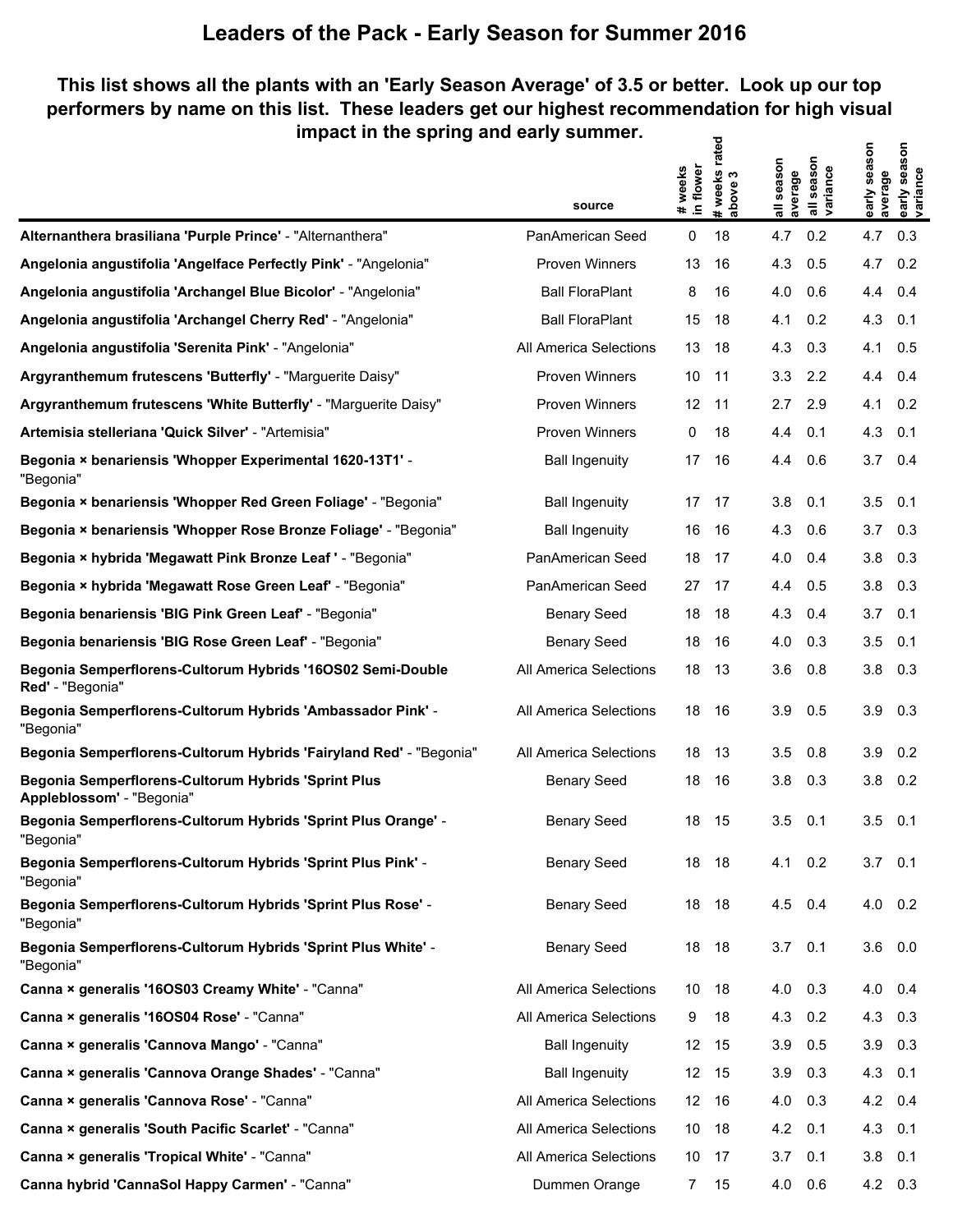|                                                                                          | source                         | # weeks<br>in flower | # weeks rated<br>above 3 | season<br>average | season<br>all seasor<br>variance | early season<br>average | season<br>early sea:<br>variance |
|------------------------------------------------------------------------------------------|--------------------------------|----------------------|--------------------------|-------------------|----------------------------------|-------------------------|----------------------------------|
| Canna hybrid 'CannaSol Happy Cleo' - "Canna"                                             | Dummen Orange                  | 10                   | 15                       | 4.3               | 0.7                              | 4.6                     | 0.4                              |
| Canna hybrid 'CannaSol Happy Wilma' - "Canna"                                            | Dummen Orange                  | 9                    | 12                       | 3.9               | 0.6                              | 4.4                     | 0.2                              |
| Canna hybrid 'Toucan Red' - "Canna"                                                      | <b>Proven Winners</b>          | 14                   | -15                      | 3.9               | 0.3                              | 4.2                     | 0.1                              |
| Canna hybrid 'Toucan Rose' - "Canna"                                                     | Proven Winners                 | 11                   | 17                       | 4.0               | 0.2                              | 4.1                     | 0.1                              |
| Canna hybrid 'Toucan Scarlet' - "Canna"                                                  | Proven Winners                 | 12 <sup>°</sup>      | - 15                     | 3.9               | 0.3                              | 4.1                     | 0.2                              |
| Canna hybrid 'Toucan Yellow' - "Canna"                                                   | Proven Winners                 | 11                   | - 17                     | 4.2               | 0.4                              | 4.4                     | 0.2                              |
| Capsicum annuum '16OS09' - "Ornamental Pepper"                                           | All America Selections         | 16                   | -18                      | 4.4               | 0.3                              | 4.1                     | 0.3                              |
| Capsicum annuum 'Black Hawk' - "Ornamental Pepper"                                       | All America Selections         | 16                   | - 18                     | 4.0               | 0.2                              | $3.6\quad 0.0$          |                                  |
| Capsicum annuum 'Black Olive' - "Ornamental Pepper"                                      | All America Selections         | 16                   | - 18                     | 4.1               | 0.3                              | 3.7                     | 0.1                              |
| Capsicum annuum 'Black Pearl' - "Ornamental Pepper"                                      | All America Selections         | 16 17                |                          | 3.9               | 0.3                              | $3.6$ 0.2               |                                  |
| Capsicum annuum 'Flaming Jade' - "Ornamental Pepper"                                     | All America Selections         | 16                   | - 14                     | 3.9               | 0.4                              | 3.9                     | 0.3                              |
| Capsicum annuum 'Hot Pops' - "Ornamental Pepper"                                         | PanAmerican Seed               | 18 18                |                          | 4.4               | 0.4                              | 4.0                     | 0.4                              |
| Capsicum annuum 'NuMex Easter' - "Ornamental Pepper"                                     | All America Selections         | 18                   | -18                      | 4.4               | 0.3                              | 4.3                     | 0.3                              |
| Capsicum annuum 'Sedona Sun' - "Ornamental Pepper"                                       | PanAmerican Seed               | 18                   | - 18                     | 4.7               | 0.2                              | 4.4                     | 0.3                              |
| Catharanthus roseus '16OS13 Deep Orchid' - "Vinca"                                       | All America Selections         | 16                   | - 16                     | 4.3               | 0.5                              | 4.0                     | 0.6                              |
| Catharanthus roseus 'Cora® Cascade Magenta' - "Vinca"                                    | All America Selections         | 17 17                |                          | 4.3               | 0.4                              | 4.1                     | 0.5                              |
| Catharanthus roseus '**Future Introduction**<br>14BP03 Pink w/White Center' - "Vinca"    | All America Selections         | 17 14                |                          | 4.0               | 0.7                              | 4.1                     | 0.7                              |
| Catharanthus roseus ' **Future Introduction**<br>14BP04 Purple w/White Center' - "Vinca" | All America Selections         | 15                   | 13                       | 3.9               | 0.6                              | 3.8                     | 0.8                              |
| Catharanthus roseus 'Jams 'N Jellies Blackberry' - "Vinca"                               | All America Selections         | 17                   | 18                       | 4.0               | 0.2                              | 3.7                     | 0.1                              |
| Catharanthus roseus 'Mediterranean Deep Orchid' - "Vinca"                                | All America Selections         | 17                   | 15                       | 4.0               | 0.5                              | 4.2                     | 0.4                              |
| Catharanthus roseus 'Mediterranean Lilac' - "Vinca"                                      | All America Selections         | 18                   | -17                      | 4.0               | 0.3                              | 4.0                     | 0.4                              |
| Catharanthus roseus 'Titan Blush Improved' - "Vinca"                                     | PanAmerican Seed               | 18                   | -17                      | 4.2               | 0.5                              | 4.3                     | 0.4                              |
| Celosia "**Future Introduction**<br>15S03' - "Celosia"                                   | All America Selections         | 17                   | -17                      | 4.3               | 0.3                              | 4.2                     | 0.6                              |
| Coreopsis grandiflora 'Sun Kiss' - "Coreopsis"                                           | PanAmerican Seed/Kieft<br>Seed |                      | 13 16                    | 4.1               | 0.5                              | $4.5$ 0.3               |                                  |
| Cosmos atrosanguineus '16OS05 Maroon Crimson' - "Cosmos"                                 | All America Selections         | 5                    | 12                       | 3.3               | 0.5                              | $3.6$ 0.1               |                                  |
| Cyperus papyrus 'Graceful King Tut' - "Papyrus"                                          | Proven Winners                 | 11                   | - 18                     | 4.3               | 0.4                              | 4.8 0.1                 |                                  |
| Dianthus 'Elegance Pink' - "Dianthus"                                                    | All America Selections         |                      | 17 15                    | 3.9               | 0.4                              | 4.2 0.3                 |                                  |
| Dianthus 'Supra Purple' - "Dianthus"                                                     | All America Selections         |                      | 17 16                    | 4.1               | 0.3                              | 4.4 0.2                 |                                  |
| Dianthus barbatus interspecific 'Jolt Pink' - "Dianthus"                                 | All America Selections         | 16                   | - 15                     | 4.1               | 0.8                              | $4.5$ 0.1               |                                  |
| Dianthus interspecific '16OS06 Mottled Pink' - "Dianthus"                                | All America Selections         | 18                   | - 18                     | 4.0               | 0.2                              | 4.2 0.2                 |                                  |
| Diascia barberae 'My Darling Berry' - "Diascia"                                          | Dummen Orange                  | 8                    | 9                        | 2.3               | 4.1                              | $4.2 \quad 0.1$         |                                  |
| Diascia barberae 'My Darling Melon' - "Diascia"                                          | Dummen Orange                  | 9                    | 9                        | 2.4               | 4.3                              | 4.3 0.1                 |                                  |
| Diascia barberae 'My Darling Peach' - "Diascia"                                          | Dummen Orange                  | 9                    | 9                        | 2.3               | 3.6                              | 3.9                     | 0.1                              |
| Echinacea hybrida 'Cheyenne Spirit' - "Coneflower"                                       | All America Selections         | 9                    | 17                       | 3.8               | 0.1                              | $3.7 \quad 0.2$         |                                  |
| Echinacea hybrida 'PowWow Wild Berry' - "Coneflower"                                     | All America Selections         | 14                   | 18                       | 4.4               | 0.3                              | 4.2 0.4                 |                                  |
| Gaillardia × grandiflora 'Mesa Bright Bicolor' - "Gaillardia"                            | PanAmerican Seed/Kieft<br>Seed | 15                   | 11                       | 3.6               | 0.9                              | $3.8\quad 0.5$          |                                  |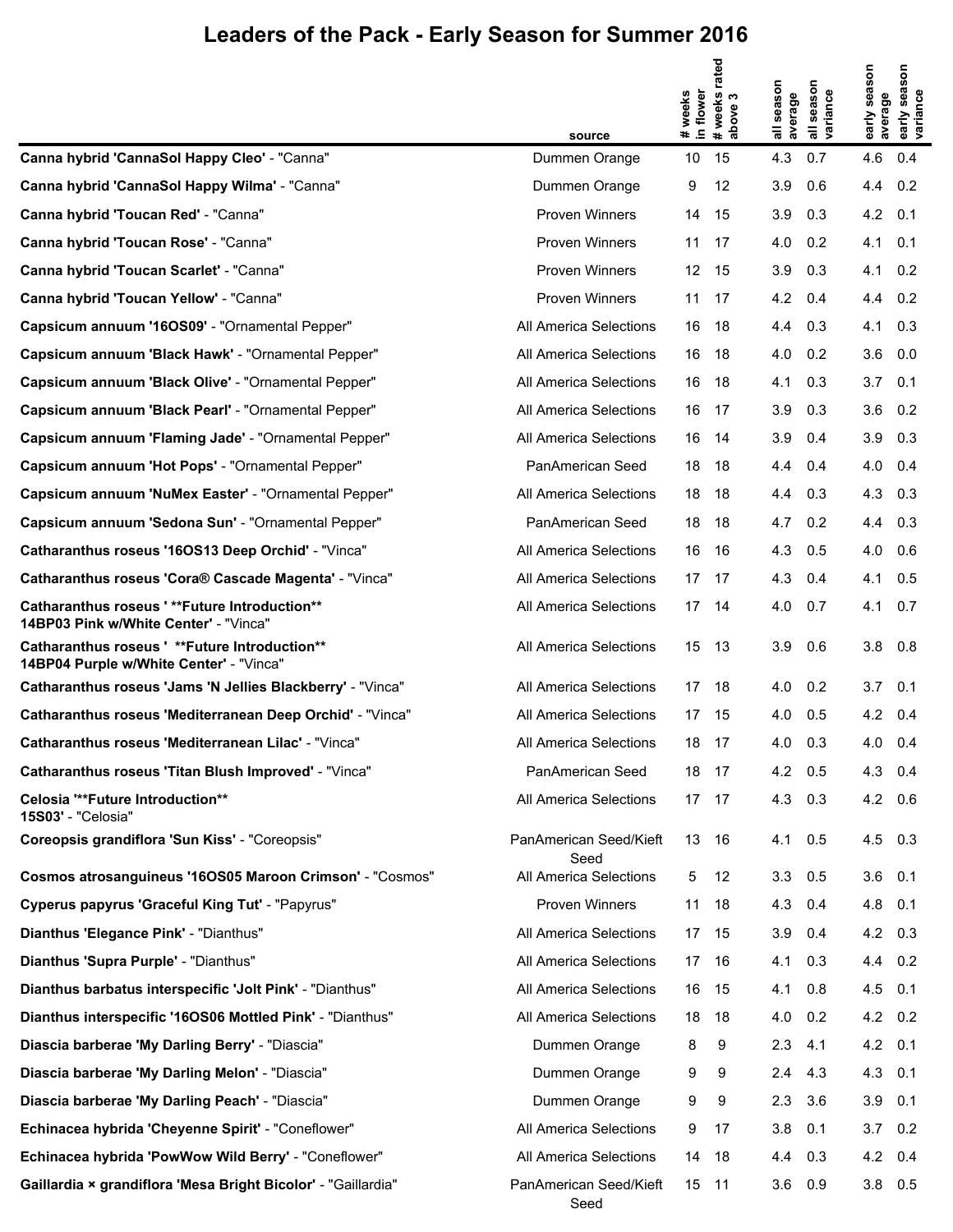|                                                                                   | source                                 | in flower<br>weeks<br># | rated<br># weeks i<br>above 3 | season<br>average<br>$\equiv$ | season<br>all seasor<br>variance | early season<br>average | early season<br>variance |
|-----------------------------------------------------------------------------------|----------------------------------------|-------------------------|-------------------------------|-------------------------------|----------------------------------|-------------------------|--------------------------|
| Gaillardia × grandiflora 'Mesa Peach' - "Gaillardia"                              | PanAmerican Seed/Kieft                 | 15                      | 18                            | 4.5                           | 0.3                              | 4.4                     | 0.4                      |
| Gaillardia × grandiflora 'Mesa Red' - "Gaillardia"                                | Seed<br>PanAmerican Seed/Kieft<br>Seed | 14                      | 13                            | 3.7                           | 0.3                              | 4.0                     | 0.2                      |
| Gaillardia × grandiflora 'Mesa Yellow' - "Gaillardia"                             | PanAmerican Seed/Kieft<br>Seed         | 13 18                   |                               | 4.1                           | 0.1                              | 4.2                     | 0.2                      |
| Gaura lindheimeri 'Sparkle White' - "Gaura"                                       | All America Selections                 | 16                      | -11                           | 3.6                           | 1.4                              | 4.6                     | 0.2                      |
| Impatiens hawkeri 'Florific Sweet Orange' - "New Guinea Impatiens"                | All America Selections                 | 9                       | 10                            | 2.6                           | 1.6                              | 3.6                     | 0.0                      |
| Impatiens hawkeri 'SunStanding Cherry' - "New Guinea Impatiens"                   | Dummen Orange                          | 17                      | 14                            | 4.1                           | 0.8                              | 4.7                     | 0.1                      |
| Impatiens hawkeri 'SunStanding Coral Aurora' - "New Guinea<br>Impatiens"          | Dummen Orange                          | 17                      | 13                            | 3.8                           | 1.9                              | 4.8                     | 0.1                      |
| Impatiens hawkeri 'SunStanding Fire Red' - "New Guinea Impatiens"                 | Dummen Orange                          | 18                      | 13                            | 3.6                           | 2.3                              | 4.4                     | 0.2                      |
| Impatiens hawkeri 'SunStanding Glowing Scarlet' - "New Guinea<br>Impatiens"       | Dummen Orange                          | 17                      | 15                            | 4.1                           | 0.9                              | 4.6                     | 0.3                      |
| Impatiens hawkeri 'SunStanding Hot Pink' - "New Guinea Impatiens"                 | Dummen Orange                          | 15 13                   |                               | 3.7                           | 2.2                              | $4.7 \quad 0.1$         |                          |
| Impatiens hawkeri 'SunStanding Lavender' - "New Guinea Impatiens"                 | Dummen Orange                          | 16                      | - 12                          | 3.6                           | 2.1                              | 4.6                     | 0.1                      |
| Impatiens hawkeri 'SunStanding Light Lavender Aurora' - "New<br>Guinea Impatiens" | Dummen Orange                          | 17 <sup>2</sup>         | 13                            | 3.9                           | 1.4                              | 4.7                     | 0.1                      |
| Impatiens hawkeri 'SunStanding Light Pink Aurora' - "New Guinea<br>Impatiens"     | Dummen Orange                          | 17                      | 13                            | 3.9                           | 1.7                              | 4.7                     | 0.1                      |
| Impatiens hawkeri 'SunStanding Neon' - "New Guinea Impatiens"                     | Dummen Orange                          | 17 17                   |                               | 4.3                           | 0.4                              | 4.6                     | 0.1                      |
| Impatiens hawkeri 'SunStanding Purple' - "New Guinea Impatiens"                   | Dummen Orange                          | 17 12                   |                               | 3.9                           | 1.2                              | 4.6                     | 0.1                      |
| Impatiens hawkeri 'SunStanding Rose Aurora' - "New Guinea<br>Impatiens"           | Dummen Orange                          | 17 14                   |                               | 4.1                           | 0.8                              | 4.6                     | 0.2                      |
| Impatiens hawkeri 'SunStanding Salmon' - "New Guinea Impatiens"                   | Dummen Orange                          | 18                      | -13                           | 4.1                           | 1.1                              | 4.7                     | 0.1                      |
| Impatiens hawkeri 'SunStanding Salmon Pink' - "New Guinea<br>Impatiens"           | Dummen Orange                          | 18                      | 13                            | 3.9                           | 1.3                              | 4.7                     | 0.1                      |
| Impatiens hawkeri 'SunStanding Scarlet' - "New Guinea Impatiens"                  | Dummen Orange                          |                         | 18 14                         | 3.8                           | 0.4                              | $4.2 \quad 0.1$         |                          |
| Impatiens hawkeri 'SunStanding White Cloud' - "New Guinea<br>Impatiens"           | Dummen Orange                          | 16                      | -14                           | 4.1                           | 1.1                              | 4.7                     | 0.1                      |
| Impatiens hybrida 'Big Bounce Pink' - "Impatiens"                                 | Selecta                                | 18                      | 18                            | 4.1                           | 0.3                              | 4.0                     | 0.3                      |
| Impatiens hybrida 'Bounce Bright Coral' - "Impatiens"                             | Selecta                                | 18                      | 12                            | 3.5                           | 1.0                              | 4.1                     | 0.0                      |
| Impatiens hybrida 'Bounce Pink Flame' - "Impatiens"                               | All America Selections                 | 18                      | 12                            | 3.7                           | 0.4                              | 3.9                     | 0.3                      |
| Impatiens hybrida 'Bounce Violet' - "Impatiens"                                   | Selecta                                | 18                      | 14                            | 4.2                           | 0.9                              | 4.7                     | 0.1                      |
| Impatiens hybrida 'Infinity Lavender Improved' - "Impatiens"                      | <b>Proven Winners</b>                  | 8                       | 10                            | 2.3                           | 3.4                              | 3.8                     | 0.1                      |
| Impatiens walleriana 'SunPatiens Spreading Shell Pink' - "Impatiens"              | All America Selections                 | 17                      | 13                            | 4.0                           | 1.0                              | 4.4                     | 0.3                      |
| Ipomoea batatas 'Flora Mia Cameo' - "Sweet Potato"                                | Dummen Orange                          | 4                       | 18                            | 4.8                           | 0.2                              | 4.6                     | 0.2                      |
| Ipomoea batatas 'Flora Mia Nero' - "Sweet Potato"                                 | Dummen Orange                          | 9                       | 17                            | 4.4                           | 0.4                              | 4.1                     | 0.5                      |
| Ipomoea batatas 'Flora Mia Rosso' - "Sweet Potato"                                | Dummen Orange                          | 2                       | 18                            | 4.4                           | 0.3                              | 4.2                     | 0.4                      |
| Ipomoea batatas 'Flora Mia Verdino' - "Sweet Potato"                              | Dummen Orange                          | 1                       | 18                            | 4.5                           | 0.1                              | 4.4                     | 0.2                      |
| Ipomoea batatas 'Sweet Caroline Bewitched After Midnight' - "Sweet<br>Potato"     | Proven Winners                         | 0                       | 18                            | 4.7                           | 0.1                              | 4.7                     | 0.2                      |
| Ipomoea batatas 'Sweet Caroline Bewitched Green with Envy' -<br>"Sweet Potato"    | Proven Winners                         | 0                       | 18                            | 4.6                           | 0.2                              | 4.4 0.2                 |                          |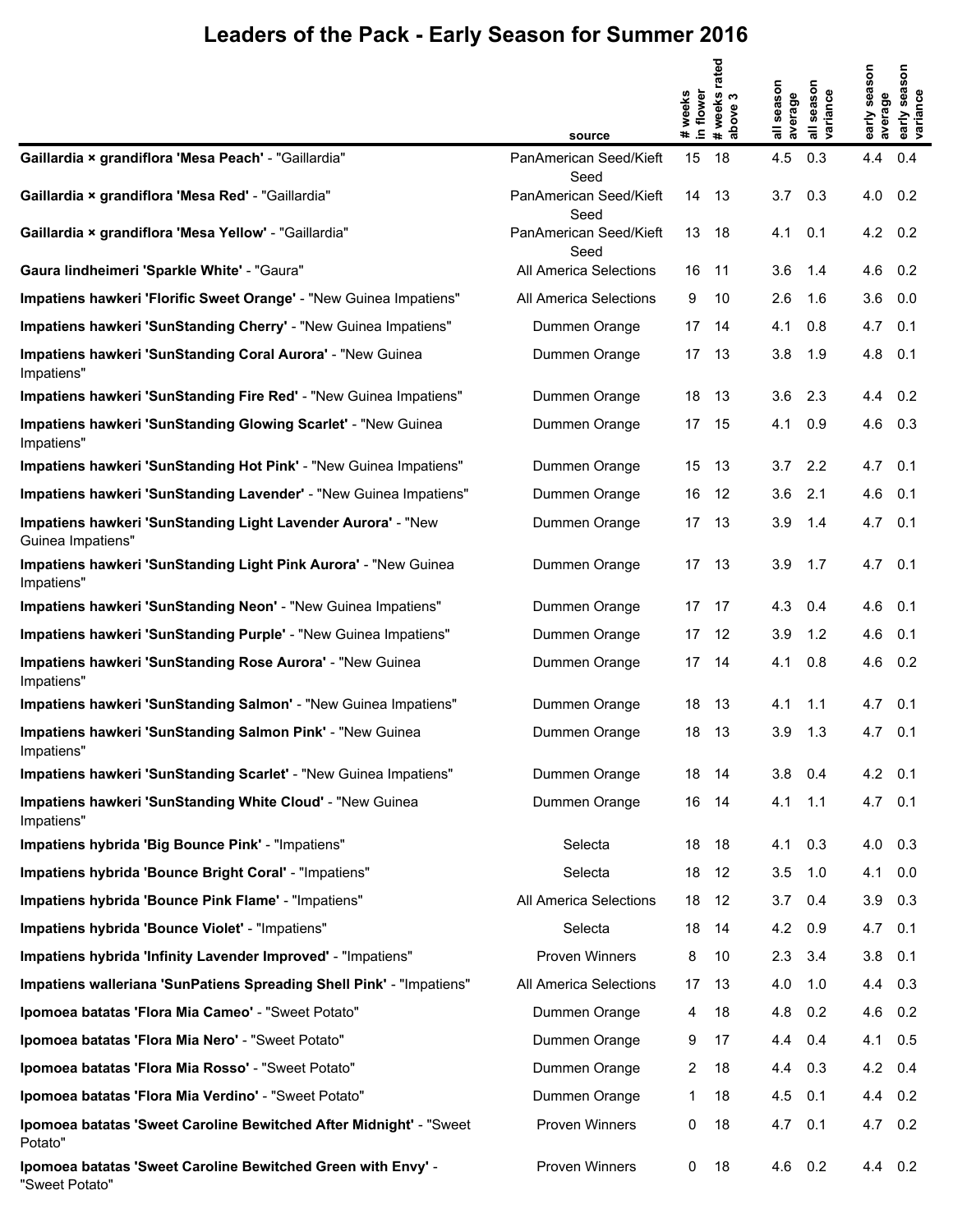|                                                                            |                                                  |                      | rated                |                   |                                  |                         |                                  |
|----------------------------------------------------------------------------|--------------------------------------------------|----------------------|----------------------|-------------------|----------------------------------|-------------------------|----------------------------------|
|                                                                            | source                                           | # weeks<br>in flower | # weeks i<br>above 3 | season<br>average | season<br>all seasor<br>variance | early season<br>average | season<br>early seas<br>variance |
| Ipomoea batatas 'Sweet Caroline Light Green' - "Sweet Potato"              | <b>Proven Winners</b>                            | 0                    | 18                   | 4.5               | 0.2                              | 4.6                     | 0.2                              |
| Ipomoea batatas 'Sweet Caroline Raven' - "Sweet Potato"                    | <b>Proven Winners</b>                            | 5                    | 18                   | 4.6               | 0.1                              | 4.5                     | 0.2                              |
| Ipomoea batatas 'Sweet Caroline Sweetheart Jet Black' - "Sweet"<br>Potato" | <b>Proven Winners</b>                            | 4                    | 18                   | 4.6               | 0.1                              | 4.6                     | 0.2                              |
| Ipomoea batatas 'Sweet Caroline Sweetheart Lime' - "Sweet Potato"          | <b>Proven Winners</b>                            | 0                    | 18                   | 4.6               | 0.2                              | 4.5                     | 0.3                              |
| Lantana camara 'Evita Citrus' - "Lantana"                                  | Dummen Orange                                    | 18                   | 18                   | 4.0               | 0.3                              | 3.7                     | 0.1                              |
| Lantana camara 'Evita Red 2015' - "Lantana"                                | Dummen Orange                                    | 17                   | 18                   | 4.2               | 0.3                              | 3.7                     | 0.1                              |
| Lantana camara 'Lucky Red' - "Lantana"                                     | Ball FloraPlant                                  | 18                   | 18                   | 4.5               | 0.2                              | 4.4                     | 0.4                              |
| Lavandula angustifolia 'Lavance Deep Purple' - "Lavender"                  | PanAmerican Seed/Kieft<br>Seed                   | 17                   | 11                   | 3.3               | 0.7                              | 3.8                     | 0.1                              |
| Nepeta 'Angels Wings' - "Nepeta"                                           | <b>Ball Ingenuity</b>                            | 18                   | 17                   | 4.1               | 0.2                              | 3.9                     | 0.3                              |
| Pelargonium ×hortorum 'Big Ezee Fuchsia Blue' - "Geranium"                 | Dummen Orange                                    | 14                   | 13                   | 4.0               | 0.9                              | 4.5                     | 0.3                              |
| Pelargonium ×hortorum 'Big Ezee Neon' - "Geranium"                         | Dummen Orange                                    | 14                   | -12                  | 3.7               | 1.3                              | 4.3                     | 0.4                              |
| Pelargonium ×hortorum 'Big Ezee Pink' - "Geranium"                         | Dummen Orange                                    | 13                   | 11                   | 3.5               | 1.8                              | 4.4                     | 0.5                              |
| Pelargonium ×hortorum 'Big Ezee Red' - "Geranium"                          | Dummen Orange                                    | 14                   | -10                  | 3.0               | 1.4                              | 4.0                     | 0.1                              |
| Pelargonium × hortorum 'Brocade Fire 100' - "Geranium"                     | Dummen Orange & All<br><b>America Selections</b> | 10                   | 8                    | 2.2               | 2.4                              | 3.7                     | 0.1                              |
| Pelargonium ×hortorum 'Brocade Salmon Night' - "Geranium"                  | Dummen Orange                                    | 11                   | 10                   | 2.4               | 3.8                              | 4.1                     | 0.2                              |
| Pelargonium × hortorum 'Pinto Premium White to Rose' - "Geranium"          | All America Selections                           | 9                    | 12                   | 2.9               | 1.4                              | 3.7                     | 0.1                              |
| Pelargonium ×hortorum 'Savannah Bright Eyes' - "Geranium"                  | Dummen Orange                                    | 18                   | 18                   | 4.3               | 0.4                              | 4.4                     | 0.5                              |
| Pelargonium ×hortorum 'Savannah Oh So Orange' - "Geranium"                 | Dummen Orange                                    | 15                   | 12                   | 3.6               | 1.0                              | 4.2                     | 0.4                              |
| Pelargonium ×hortorum 'Savannah Pink Splash Mega' - "Geranium"             | Dummen Orange                                    | 14                   | 11                   | 3.4               | 0.8                              | 4.0                     | 0.2                              |
| Pelargonium × hortorum 'Savannah Punch' - "Geranium"                       | Dummen Orange                                    | 11                   | 10                   | 2.9               | 1.9                              | 4.1                     | 0.2                              |
| Pelargonium × hortorum 'Savannah White' - "Geranium"                       | Dummen Orange                                    | 14                   | 10                   | 2.7               | 1.2                              | 3.5                     | 0.0                              |
| Pelargonium interspecific 'Cumbanita 2.0 Red 91' - "Geranium"              | Dummen Orange                                    | 13                   | 10                   | 2.9               | 1.1                              | 3.8                     | 0.1                              |
| Pelargonium interspecific 'Cumbanita Lilac' - "Geranium"                   | Dummen Orange                                    | 18                   | 11                   | 3.2               | 0.5                              | 3.7                     | 0.1                              |
| Pelargonium interspecific 'Cumbanita Rose Splash' - "Geranium"             | Dummen Orange                                    | 14                   | 18                   | 4.5               | 0.2                              | 4.5                     | 0.3                              |
| Pentas Ianceolata '160S10' - "Pentas"                                      | All America Selections                           | 17                   | 18                   | 4.2               | 0.2                              | 4.1                     | 0.2                              |
| Pentas lanceolata 'Graffiti® Pink' - "Pentas"                              | All America Selections                           | 16                   | 18                   | 4.2               | 0.2                              | 4.1                     | 0.3                              |
| Perovskia atriplicifolia 'Blue Steel' - "Russian Sage "                    | PanAmerican Seed/Kieft<br>Seed                   | 11                   | 18                   | 4.1               | 0.1                              | 3.9                     | 0.1                              |
| Petunia × hybrida 'ColorRush Pink' - "Petunia"                             | <b>Ball FloraPlant</b>                           | 10                   | $\overline{7}$       | 1.9               | 3.6                              | 3.7                     | 0.4                              |
| Petunia × hybrida 'Supertunia Daybreak Charm' - "Petunia"                  | Proven Winners                                   | 9                    | 7                    | 1.8               | 3.9                              | 3.6                     | 1.2                              |
| Petunia × hybrida 'Tidal Wave Red Velour' - "Petunia"                      | All America Selections                           | 9                    | 7                    | 1.8               | 4.1                              | 3.6                     | 1.5                              |
| Portulaca hybrid 'Cupcake Carrot' - "Portulaca"                            | Dummen Orange                                    | 18                   | 18                   | 4.1               | 0.1                              | 4.3                     | 0.1                              |
| Portulaca hybrid 'Cupcake Grape Jelly' - "Portulaca"                       | Dummen Orange                                    | 18                   | 12                   | 3.5               | 0.7                              | 4.1                     | 0.2                              |
| Portulaca hybrid 'Cupcake Peachy' - "Portulaca"                            | Dummen Orange                                    | 18                   | 18                   | 4.2               | 0.1                              | 4.3                     | 0.1                              |
| Portulaca hybrid 'Cupcake Yellow Chrome' - "Portulaca"                     | Dummen Orange                                    | 18                   | 18                   | 4.6               | 0.2                              | 4.6 0.3                 |                                  |
| Salvia coccinea 'Summer Jewel Lavender' - "Salvia"                         | All America Selections                           | 15                   | 18                   | 4.3               | 0.1                              | 4.2                     | 0.1                              |
| Salvia coccinea 'Summer Jewel Pink' - "Salvia"                             | All America Selections                           | 18                   | 17                   | $4.2 \quad 0.2$   |                                  | 4.1 0.4                 |                                  |